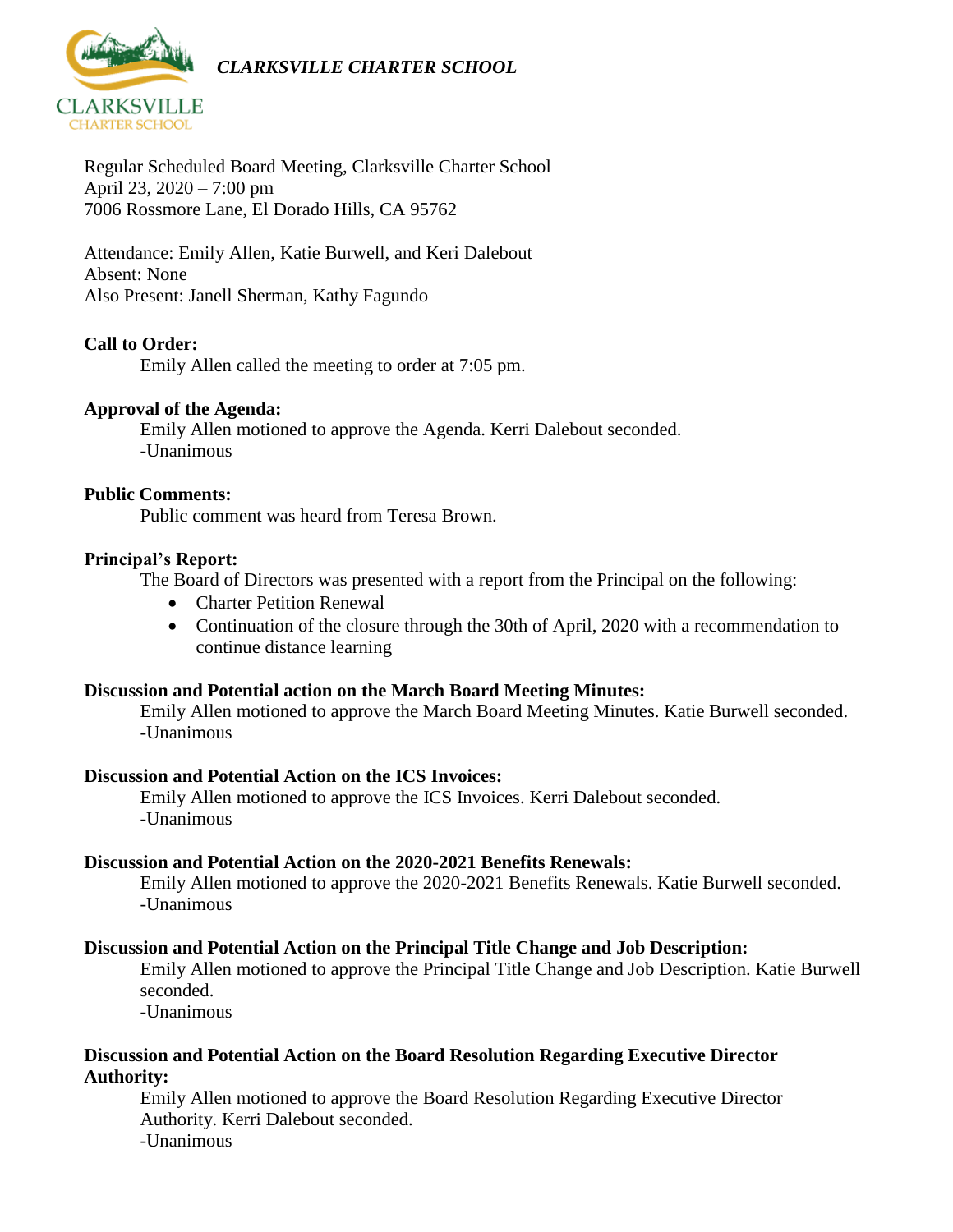

*CLARKSVILLE CHARTER SCHOOL*

#### **Discussion and Potential Action on the Executive Director Evaluation Timeline and Document:**

Emily Allen motioned to approve the Executive Director Evaluation Timeline and Document. Kerri Dalebout seconded. -Unanimous

#### **Discussion and Potential Action on the Salary Schedules:**

Emily Allen motioned to approve the Salary Schedules. Katie Burwell seconded. -Unanimous

#### **Discussion and Potential Action on the Withdrawal Policy:**

Emily Allen motioned to approve the Withdrawal Policy. Katie Burwell seconded. -Unanimous

#### **Discussion and Potential Action on the Lottery Policy:**

Emily Allen motioned to approve the Lottery Policy. Kerri Dalebout seconded. -Unanimous

#### **Discussion and Potential Action on the Teacher Certification Policy:**

Emily Allen motioned to approve the Teacher Certification Policy. Katie Burwell seconded. -Unanimous

### **Discussion and Potential Action on the Kindergarten and Transitional Kindergarten Policy:**

Emily Allen motioned to approve the Kindergarten and Transitional Kindergarten Policy. Kerri Dalebout seconded.

-Unanimous

#### **Discussion and Potential Action on the Board Resolution – High School Graduation Requirements:**

Emily Allen motioned to approve the Board Resolution – High School Graduation Requirements. Kerri Dalebout seconded. -Unanimous

#### **Discussion and Potential Action on the Nomination and Appointment of Board Members:**

Emily Allen motioned to approve the process for the Nomination and Appointment of Board Members. Kerri Dalebout seconded. -Unanimous

**Discussion and Potential Action on Board Meeting Stipends:** 

No action taken.

#### **Discussion and Potential Action on the Board Resolution – SELPA Representative:**

Emily Allen motioned to approve the Board Resolution – SELPA Representative as Dr. Amanda Johnson. Kerri Dalebout seconded. -Unanimous.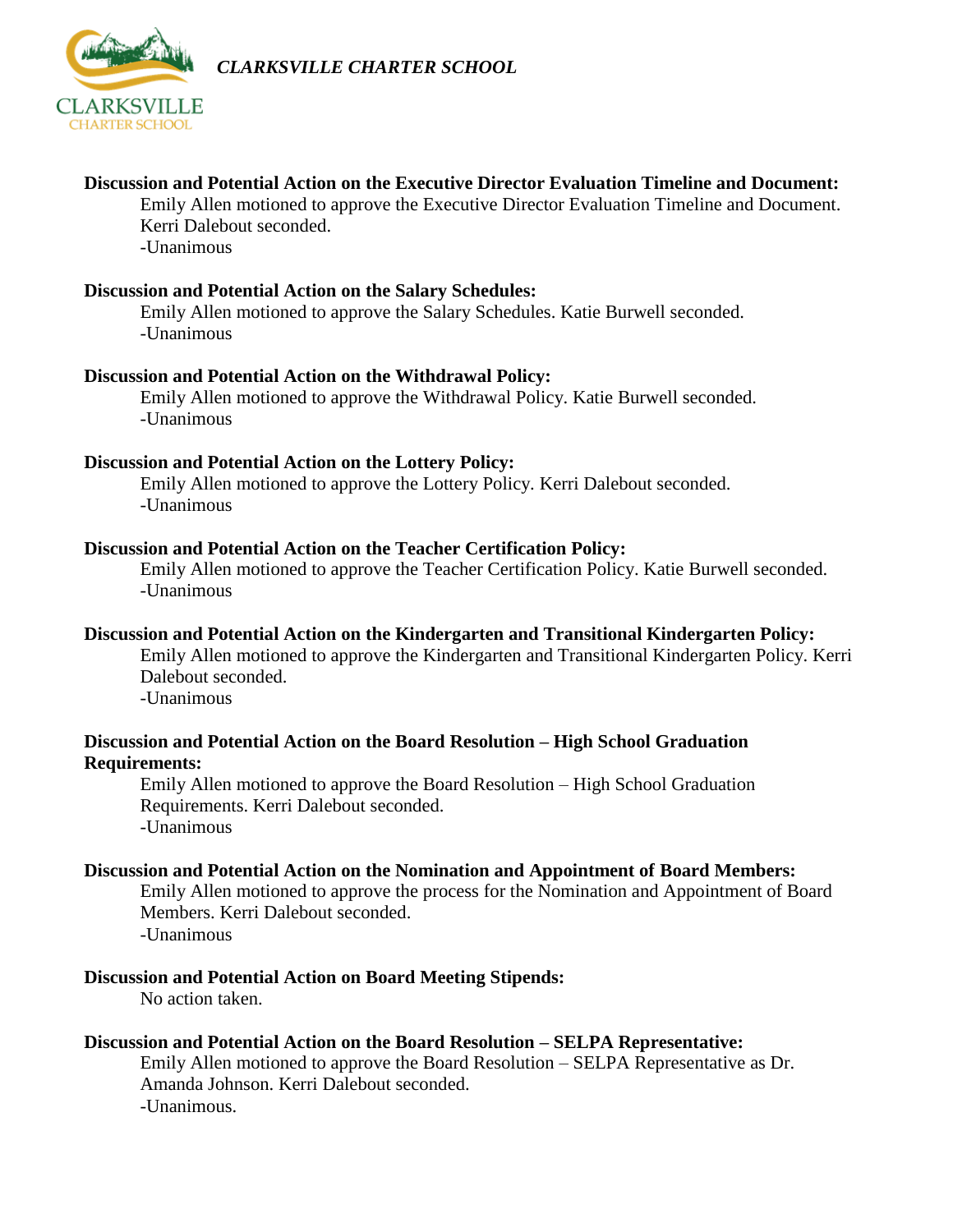

*CLARKSVILLE CHARTER SCHOOL*

#### **Discussion and Potential Action on the Board Resolution Approving the Authority of the Executive Director to Add to the Number of Enrollment Spots Available During Open Enrollment:**

Emily Allen motioned to approve the Board Resolution Approving the Authority of the Executive Director to Add to the Number of Enrollment Spots Available During Open Enrollment. Kerri Dalebout seconded. -Unanimous

#### **Discussion and Potential Action on the LCAP Goals:**

The board provided feedback on the LCAP Goals. No action was taken.

## **Announcement of Next Regular Scheduled Board Meeting:**

The next scheduled meeting of the board will be May 21, 2020 at 7:00 pm.

#### **Adjournment:**

Emily Allen motioned to adjourn the meeting at 9:38 pm. Kerri Dalebout seconded. -Unanimous.

Prepared by: Bryanna Brossman

Noted by:

**Katie Barwell (May 22, 2020 23:18 PDT)** 

Board Secretary